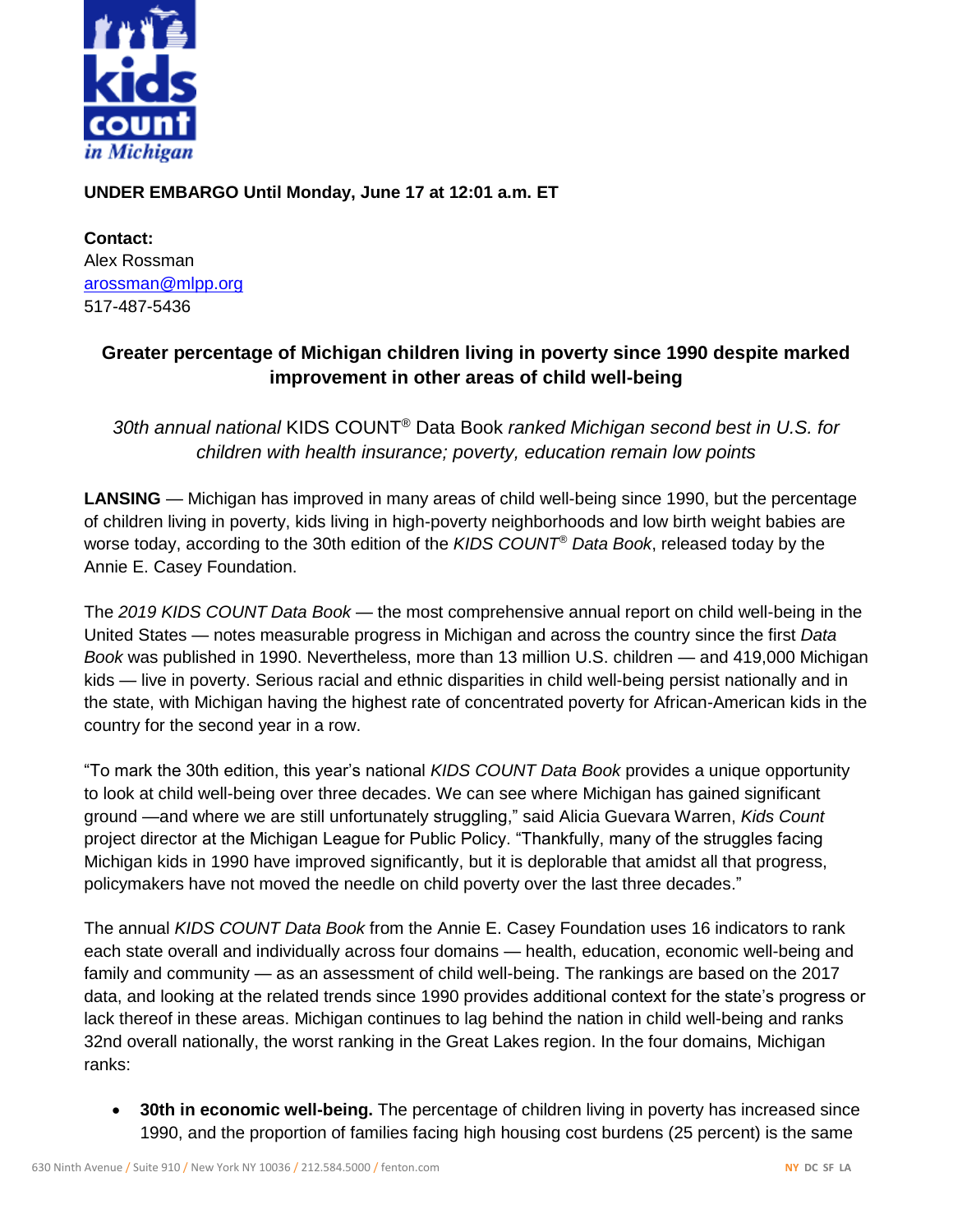as it was 30 years ago.With one in five kids in Michigan living in poverty in 2017, the state ranks 33rd in that measure. The state is also 37th for the share of children in families where no parent has full-time, year-round employment. Young children and children of color are disproportionately impacted by poverty.

- **37th in education.** While slightly improving from 1990, 68 percent of fourth-graders are still not reading proficiently, which will have severe consequences for the state in the long term and also with the retention component of Michigan's Read by Grade Three law going into effect next school year.
- **29th in the family and community domain.** The latest data show there are more children living in high-poverty neighborhoods than in 1990, with the state ranking 42nd in this measure. Children living in high-poverty neighborhoods have fewer resources available to them and are more likely to experience toxic stress and adverse childhood experiences. Michigan has the highest rate of concentrated poverty for African-American kids in the country.
- **18th in health.** The state's best rankings are in children's health, particularly due to the high rate of children with health insurance, which is the third highest in the country. However, the problem of babies born at low birth weight, which can lead to long-term developmental and health outcomes, worsened from 1990. As shown in the state *[Kids Count](https://mlpp.org/kids-count/michigan-2019-data-book/)® Data Book* released in April, women of color in Michigan face more barriers to prenatal care, along with outright racism, which can lead to poor birth outcomes.

The *KIDS COUNT Data Book* shows how essential accurate data are to sound policymaking. The 2010 census missed 2.2 million kids under age 5 that lived in hard-to-count areas, and the upcoming 2020 census may miss even more if young children are not a priority. The stakes are high: 55 major federal programs, including Head Start and the Children's Health Insurance Program, allocate more than \$880 billion each year based on census data. In Michigan, the 2010 census should have counted 10,172 additional children under age 5, and that undercount has cost the state \$9.7 million every year in funding lost from just five of those 55 federally funded programs for children and families.

According to the 2019 *Data Book*, Michigan was one of 12 states that experienced a decline in its child population since 1990. However, it has diversified since 1990 with more kids of color, making it a critical opportunity to address systemic racism and increase opportunities for all kids.

"America's children are one-quarter of our population and 100 percent of our future," said Casey Foundation President and CEO Lisa Hamilton. "All of the 74 million kids in our increasingly diverse country have unlimited potential, and we have the data, knowledge and evidence to create the policies that will help them realize it. It's incumbent on us to do just that."

The Casey Foundation points to areas of tremendous improvement in children's lives since 1990 including access to health care, decreased rates of teen childbearing and increased rates of high school graduation — and draws a direct line to policies that support this success. Especially as the child population is expanding, there are steps that policymakers should take to help all children thrive. The Casey Foundation calls on elected officials and representatives to:

• *Expand the programs that make and keep kids healthy.* For the sake of all children, regardless of their immigration status, states should ensure access to public health programs and expand coverage to lawfully residing immigrant children and pregnant mothers as allowed under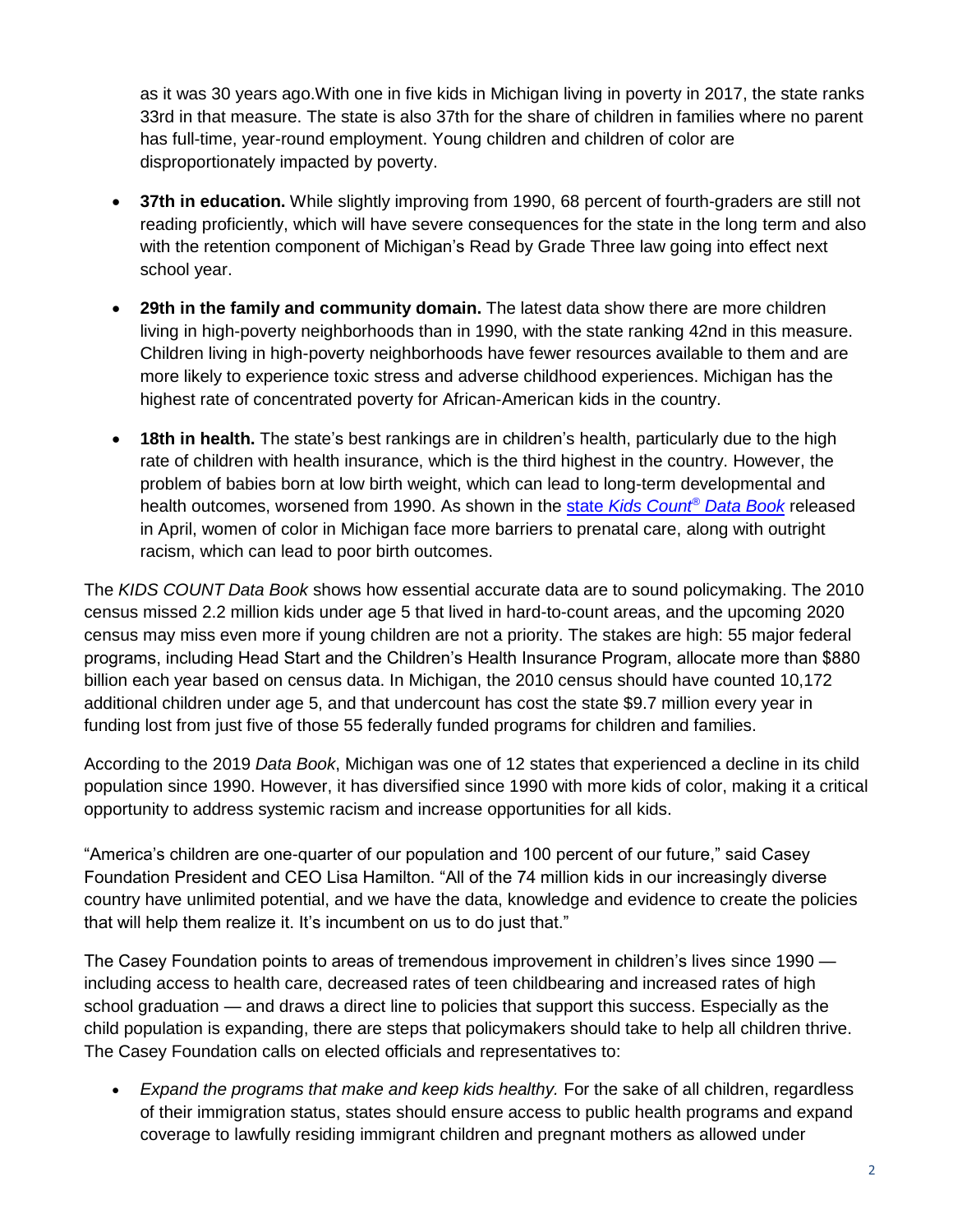Children's Health Insurance Program Reauthorization Act (CHIPRA), which is outlined in the League's Owner's Manual. The Trump administration should abandon efforts to repeal or undermine the Affordable Care Act, and Michigan should closely monitor the adverse impact on kids and families of Healthy Michigan Plan work requirements coming next year.

- *Provide the tools proven to help families lift themselves up economically.* Federal and state Earned Income Tax Credit (EITC) and Child Tax Credit programs mean working parents can use more of their take-home pay to meet their children's needs. Modernizing the state EITC credit could expand its reach to help more youth and other adults without children.
- *Address ethnic and racial inequities.* The national averages of child well-being can mask the reality that black and brown children still face a greater number of obstacles.
- *Count all kids.* Ensure the 2020 census counts all children, especially those under 5 years old and from hard-to-count areas.

The *2019 KIDS COUNT Data Book* is the 30th edition of an annual data study that is based on U.S. Census and other publicly available data, representing all 50 states, the District of Columbia and Puerto Rico.

## **Release Information**

The *2019 KIDS COUNT® Data Book* will be available June 17 at 12:01 a.m. EDT at [www.aecf.org.](file://///SERVER16/MyDocRedirect/arossman/My%20Documents/Kids%20Count/National%20Reports/2019%20National%20Data%20Book/www.aecf.org) Additional information is available at [www.aecf.org/databook.](file://///SERVER16/MyDocRedirect/arossman/My%20Documents/Kids%20Count/National%20Reports/2019%20National%20Data%20Book/www.aecf.org/databook) Journalists interested in creating maps, graphs and rankings in stories about the *Data Book* can use the KIDS COUNT*®* Data Center at [datacenter.kidscount.org.](http://www.datacenter.kidscount.org/)

###

The Michigan League for Public Policy, [www.mlpp.org,](file://///SERVER16/MyDocRedirect/arossman/My%20Documents/Kids%20Count/National%20Reports/2019%20National%20Data%20Book/www.mlpp.org) is a nonprofit policy institute focused on economic opportunity for all. It is the only state-level organization that addresses poverty in a comprehensive way.

**About the Kids Count in Michigan Project:** The Kids Count in Michigan project is part of a broad national effort to measure the well-being of children at the state and local levels, and use that information to shape efforts to improve the lives of children. The state project is part of a nationwide network of state projects supported by the Annie E. Casey Foundation of Baltimore. Funding for the Michigan project is also provided by The Skillman Foundation, The Max M. and Marjorie S. Fisher Foundation, Steelcase Foundation, Michigan Education Association, American Federation of Teachers Michigan, Blue Cross Blue Shield of Michigan Foundation, United Way for Southeastern Michigan, DTE Energy Foundation, Ford Motor Company Fund, Battle Creek Community Foundation and the Ruth Mott Foundation.

## **About the Annie E. Casey Foundation**

The Annie E. Casey Foundation creates a brighter future for the nation's children by developing solutions to strengthen families, build paths to economic opportunity and transform struggling